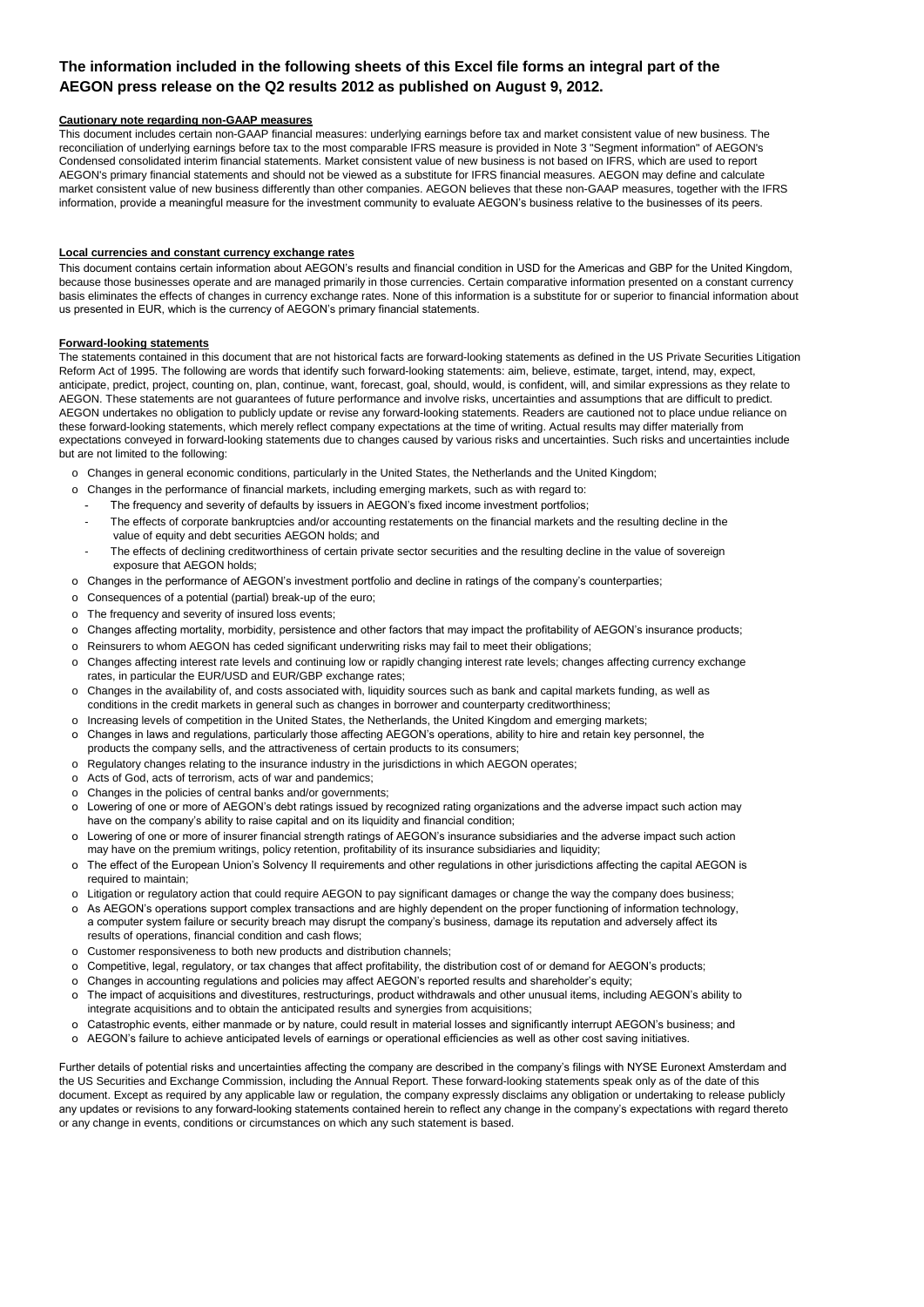| <b>KEY PERFORMANCE INDICATORS</b>       |                |         |         |                |         |               |                 |                 |      |
|-----------------------------------------|----------------|---------|---------|----------------|---------|---------------|-----------------|-----------------|------|
| b)<br>amounts in EUR millions           | <b>Notes</b>   | Q2 2012 | Q1 2012 | %              | Q2 2011 | $\frac{9}{6}$ | <b>YTD 2012</b> | <b>YTD 2011</b> | %    |
| Underlying earnings before tax          |                | 443     | 425     | $\overline{4}$ | 401     | 10            | 868             | 815             |      |
| Net income                              | $\overline{2}$ | 254     | 521     | (51)           | 404     | (37)          | 775             | 731             | 6    |
| <b>Sales</b>                            | 3              | 1,604   | 1,758   | (9)            | 1,261   | 27            | 3,362           | 2,672           | 26   |
| Market consistent value of new business | 4              | 117     | 125     | (6)            | 138     | (15)          | 242             | 259             | (7)  |
| Return on equity                        | 5              | 6.8%    | 6.9%    | (1)            | 8.0%    | (15)          | 6.8%            | 7.9%            | (14) |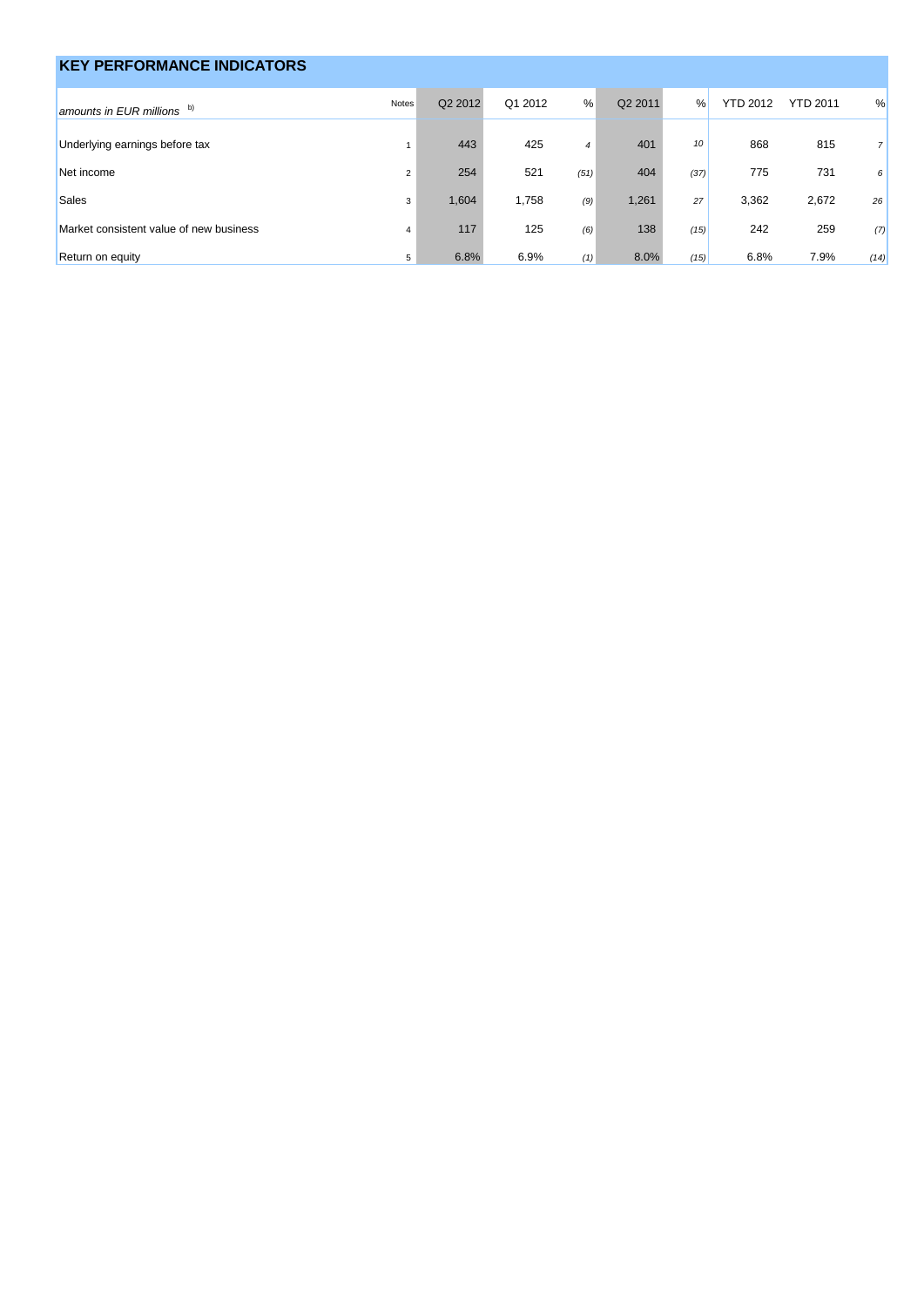| <b>EUR</b> millions<br>Notes                         | Q2 2012      | Q1 2012  | %            | Q2 2011      | %    | <b>YTD 2012</b> | <b>YTD 2011</b> | %                        |
|------------------------------------------------------|--------------|----------|--------------|--------------|------|-----------------|-----------------|--------------------------|
|                                                      |              |          |              |              |      |                 |                 |                          |
| Underlying earnings before tax                       |              |          |              |              |      |                 |                 |                          |
| Americas                                             | 339          | 292      | 16           | 314          | 8    | 631             | 650             | (3)                      |
| The Netherlands                                      | 71           | 79       | (10)         | 74           | (4)  | 150             | 155             | (3)                      |
| United Kingdom                                       | 25           | 29       | (14)         | 10           | 150  | 54              | 22              | 145                      |
| New markets                                          | 64           | 88       | (27)         | 70           | (9)  | 152             | 138             | 10                       |
| Holding and other                                    | (56)         | (63)     | 11           | (67)         | 16   | (119)           | (150)           | 21                       |
| Underlying earnings before tax                       | 443          | 425      | 4            | 401          | 10   | 868             | 815             | $\overline{7}$           |
| Fair value items                                     | 101          | 156      | (35)         | (23)         |      | 257             | (108)           |                          |
| Realized gains / (losses) on investments             | 85           | 45       | 89           | 204          | (58) | 130             | 295             | (56)                     |
| Impairment charges                                   | (42)         | (41)     | (2)          | (100)        | 58   | (83)            | (162)           | 49                       |
| Other income / (charges)                             | (254)        | (17)     |              | (16)         |      | (271)           | (19)            |                          |
| Run-off businesses                                   | 6            | (2)      |              | 10           | (40) | 4               | 32              | (88)                     |
| Income before tax                                    | 339          | 566      | (40)         | 476          | (29) | 905             | 853             | 6                        |
| Income tax                                           | (85)         | (45)     | (89)         | (72)         | (18) | (130)           | (122)           | (7)                      |
| Net income                                           | 254          | 521      | (51)         | 404          | (37) | 775             | 731             | 6                        |
|                                                      |              |          |              |              |      |                 |                 |                          |
| Net income / (loss) attributable to:                 |              |          |              |              |      |                 |                 |                          |
| Equity holders of AEGON N.V.                         | 254          | 521      | (51)         | 403          | (37) | 775             | 730             | 6                        |
| Non-controlling interests                            |              |          |              | 1            |      |                 | -1              |                          |
| Net underlying earnings                              | 337          | 328      | 3            | 339          | (1)  | 665             | 672             | (1)                      |
| Commissions and expenses                             |              |          |              |              |      |                 |                 |                          |
|                                                      | 1,570<br>814 | 1,399    | 12           | 1,500<br>847 | 5    | 2,969           | 3,013           | (1)                      |
| of which operating expenses                          | 11           | 781      | 4            |              | (4)  | 1,595           | 1,684           | (5)                      |
| New life sales                                       |              |          |              |              |      |                 |                 |                          |
| Life single premiums                                 | 1,068        | 1,160    | (8)          | 1,189        | (10) | 2,228           | 2,915           | (24)                     |
| Life recurring premiums annualized                   | 321          | 329      | (2)          | 312          | 3    | 650             | 640             | $\overline{c}$           |
| Total recurring plus 1/10 single                     | 428          | 445      | (4)          | 431          | (1)  | 873             | 932             | (6)                      |
|                                                      |              |          |              |              |      |                 |                 |                          |
| New life sales                                       |              |          |              |              |      |                 |                 |                          |
| Americas                                             | 126<br>12    | 120      | 5            | 101          | 25   | 246             | 206             | 19                       |
| The Netherlands                                      | 23           | 32       | (28)         | 40           | (43) | 55              | 105             | (48)                     |
| United Kingdom                                       | 211          | 213      | (1)          | 217          | (3)  | 424             | 464             | (9)                      |
| New markets                                          | 68<br>12     | 80       | (15)         | 73           | (7)  | 148             | 157             | (6)                      |
| Total recurring plus 1/10 single                     | 428          | 445      | (4)          | 431          | (1)  | 873             | 932             | (6)                      |
| New premium production accident and health insurance | 187          | 195      | (4)          | 145          | 29   | 382             | 304             | 26                       |
| New premium production general insurance             | 13           | 14       | (7)          | 14           | (7)  | 27              | 27              | $\overline{\phantom{a}}$ |
| Gross deposits (on and off balance)                  |              |          |              |              |      |                 |                 |                          |
| Americas                                             | 6,644<br>12  | 7,392    |              | 5,014        | 33   | 14,036          | 10,643          | 32                       |
| The Netherlands                                      | 367          | 560      | (10)<br>(34) | 442          |      | 927             | 904             | 3                        |
|                                                      | $\mathbf{Q}$ | 8        |              | 17           | (17) | 17              | 36              |                          |
| United Kingdom                                       | 2,737        | 3,083    | 13           | 1,242        | (47) | 5,820           | 2,509           | (53)                     |
| New markets                                          | 12           |          | (11)         |              | 120  |                 |                 | 132                      |
| <b>Total gross deposits</b>                          | 9,757        | 11,043   | (12)         | 6,715        | 45   | 20,800          | 14,092          | 48                       |
| Net deposits (on and off balance)                    |              |          |              |              |      |                 |                 |                          |
| Americas                                             | 738<br>12    | 1,061    | (30)         | 426          | 73   | 1,799           | 193             |                          |
| The Netherlands                                      | (66)         | (185)    | 64           | (113)        | 42   | (251)           | (228)           | (10)                     |
| United Kingdom                                       | (1)          | (1)      |              | 14           |      | (2)             | 16              |                          |
| New markets                                          | 619<br>12    | 1,364    | (55)         | (2, 487)     |      | 1,983           | (4,206)         |                          |
| Total net deposits excluding run-off businesses      | 1,290        | 2,239    | (42)         | (2, 160)     |      | 3,529           | (4,225)         |                          |
| Run-off businesses                                   | (479)        | (1, 160) | 59           | (527)        | 9    | (1,639)         | (1, 407)        | (16)                     |
| <b>Total net deposits</b>                            | 811          | 1,079    | (25)         | (2,687)      |      | 1,890           | (5,632)         |                          |

## **REVENUE-GENERATING INVESTMENTS**

**FINANCIAL OVERVIEW c)**

|                                             | June 30, | Mar. 31. |                  |
|---------------------------------------------|----------|----------|------------------|
|                                             | 2012     | 2012     | $\frac{0}{0}$    |
| Revenue-generating investments (total)      | 451.988  | 436.753  | 3                |
| Investments general account                 | 147.065  | 140.770  | $\boldsymbol{4}$ |
| Investments for account of policyholders    | 151.633  | 149.501  | $\mathbf{1}$     |
| Off balance sheet investments third parties | 153.290  | 146.482  | 5                |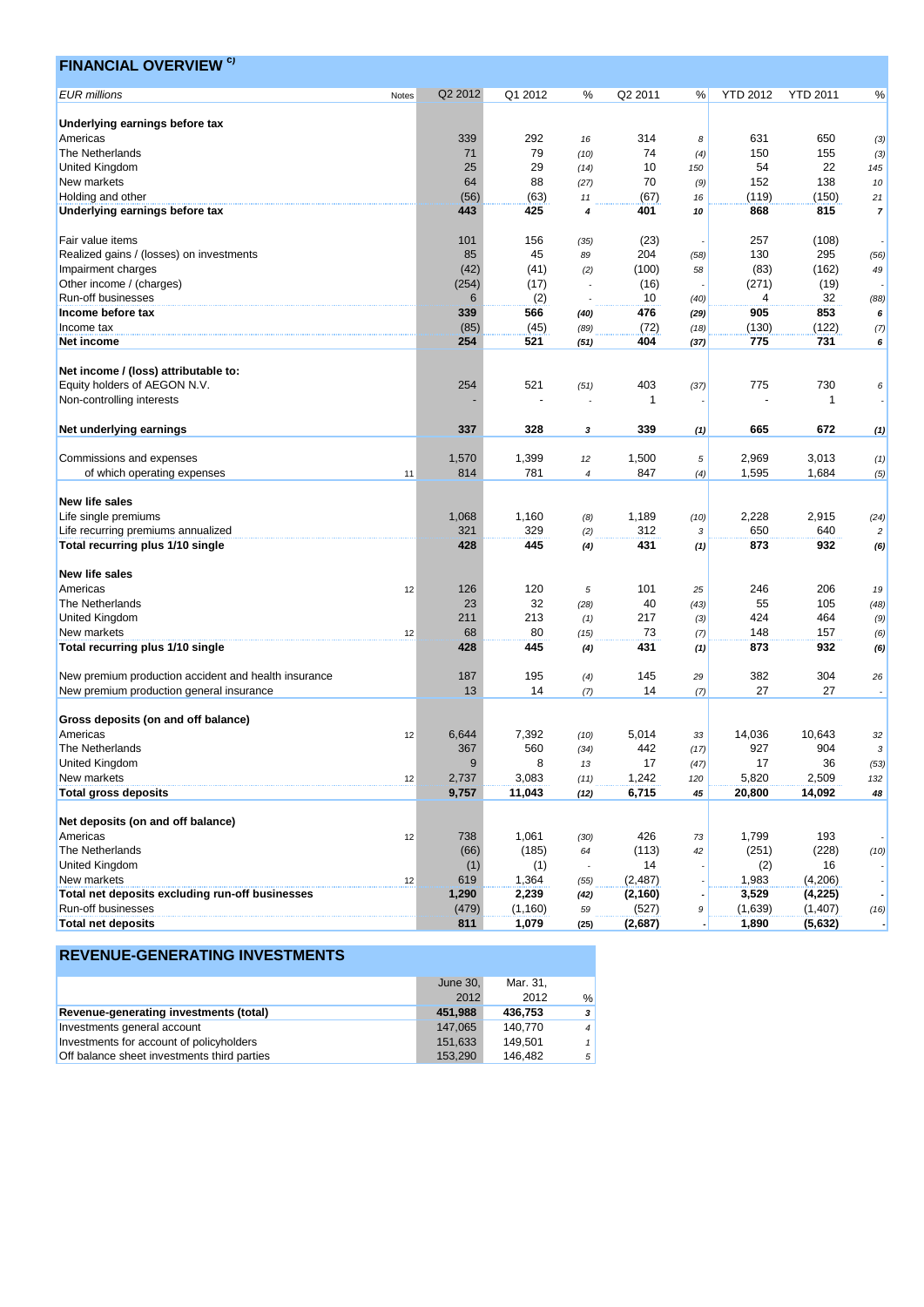# **FINANCIAL OVERVIEW, Q2 2012 GEOGRAPHICALLY c)**

|                                                       |          | The            | United  | <b>New</b>     | Holding,<br>other<br>activities & |       |
|-------------------------------------------------------|----------|----------------|---------|----------------|-----------------------------------|-------|
| <b>EUR millions</b>                                   | Americas | Netherlands    | Kingdom | <b>Markets</b> | eliminations                      | Total |
| Underlying earnings before tax by line of business    |          |                |         |                |                                   |       |
| Life                                                  | 150      | 51             | 20      | 28             |                                   | 249   |
| Individual savings and retirement products            | 119      |                |         | (3)            |                                   | 116   |
| Pensions                                              | 68       | 25             | 6       |                |                                   | 99    |
| Non-life                                              |          | (11)           |         | 11             | (1)                               | (1)   |
| <b>Distribution</b>                                   |          | 4              |         |                |                                   | 4     |
| Asset Management                                      |          |                |         | 23             |                                   | 23    |
| Other                                                 |          |                |         |                | (55)                              | (55)  |
| Share in underlying earnings before tax of associates | 2        | $\overline{2}$ | (1)     | 5              |                                   | 8     |
| Underlying earnings before tax                        | 339      | 71             | 25      | 64             | (56)                              | 443   |
| Fair value items                                      | (79)     | 153            | (1)     | (12)           | 40                                | 101   |
| Realized gains / (losses) on investments              | 54       | (6)            | 34      | 3              |                                   | 85    |
| Impairment charges                                    | (39)     | (3)            |         |                |                                   | (42)  |
| Other income / (charges)                              | (1)      | (266)          | 13      |                |                                   | (254) |
| Run-off businesses                                    |          |                |         |                |                                   | 6     |
| Income before tax                                     | 280      | (51)           | 71      | 55             | (16)                              | 339   |
| Income tax                                            | (65)     | 23             | (22)    | (18)           | (3)                               | (85)  |
| Net income                                            | 215      | (28)           | 49      | 37             | (19)                              | 254   |
| Net underlying earnings                               | 250      | 57             | 23      | 44             | (37)                              | 337   |

| <b>EMPLOYEE NUMBERS</b>                                     |          |          |
|-------------------------------------------------------------|----------|----------|
|                                                             | June 30, | Mar. 31, |
|                                                             | 2012     | 2012     |
|                                                             |          |          |
| Employees excluding agents                                  | 21,772   | 22,132   |
| Agents                                                      | 2,877    | 2,936    |
| Total number of employees excluding Associates              | 24,649   | 25,068   |
| AEGON's share of employees (including agents) in Associates | 2.371    | 2,908    |
| Total                                                       | 27,020   | 27,976   |
|                                                             |          |          |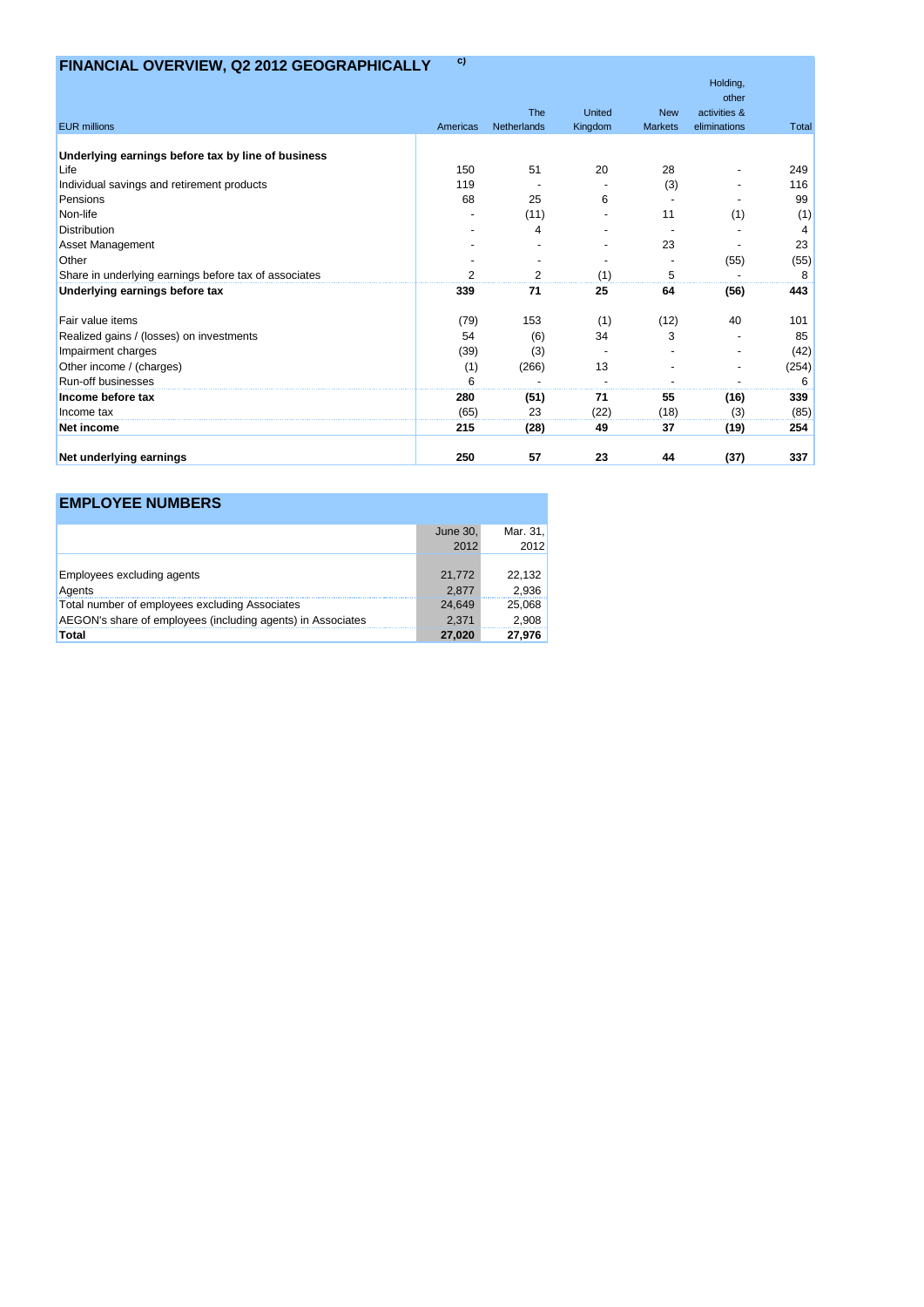# **FINANCIAL OVERVIEW, 2012 YEAR-TO-DATE GEOGRAPHICALLY c)**

|                                                    |          |                |         |                | Holding,     |                |
|----------------------------------------------------|----------|----------------|---------|----------------|--------------|----------------|
|                                                    |          |                |         |                | other        |                |
|                                                    |          | <b>The</b>     | United  | <b>New</b>     | activities & |                |
| <b>EUR millions</b>                                | Americas | Netherlands    | Kingdom | <b>Markets</b> | eliminations | <b>Total</b>   |
| Underlying earnings before tax by line of business |          |                |         |                |              |                |
| Life                                               | 252      | 107            | 37      | 66             |              | 462            |
| Individual savings and retirement products         | 245      |                |         | (7)            |              | 238            |
| Pensions                                           | 130      | 46             | 19      |                |              | 196            |
| Non-life                                           |          | (16)           |         | 23             |              | $\overline{7}$ |
| <b>Distribution</b>                                |          | 11             | (1)     |                |              | 10             |
| <b>Asset Management</b>                            |          |                |         | 52             |              | 52             |
| Other                                              |          |                |         |                | (119)        | (119)          |
| Associates                                         |          | $\overline{2}$ | (1)     | 17             |              | 22             |
| Underlying earnings before tax                     | 631      | 150            | 54      | 152            | (119)        | 868            |
| Fair value items                                   | (15)     | 195            | (3)     | (5)            | 85           | 257            |
| Realized gains / (losses) on investments           | 63       | 28             | 34      | 5              |              | 130            |
| Impairment charges                                 | (69)     | (6)            |         | (4)            | (4)          | (83)           |
| Other income / (charges)                           | (2)      | (269)          | 19      | (18)           | (1)          | (271)          |
| Run-off businesses                                 | 4        |                |         |                |              |                |
| Income before tax                                  | 612      | 98             | 104     | 130            | (39)         | 905            |
| Income tax                                         | (118)    | 15             | (9)     | (45)           | 27           | (130)          |
| Net income                                         | 494      | 113            | 95      | 85             | (12)         | 775            |
| Net underlying earnings                            | 458      | 119            | 71      | 103            | (86)         | 665            |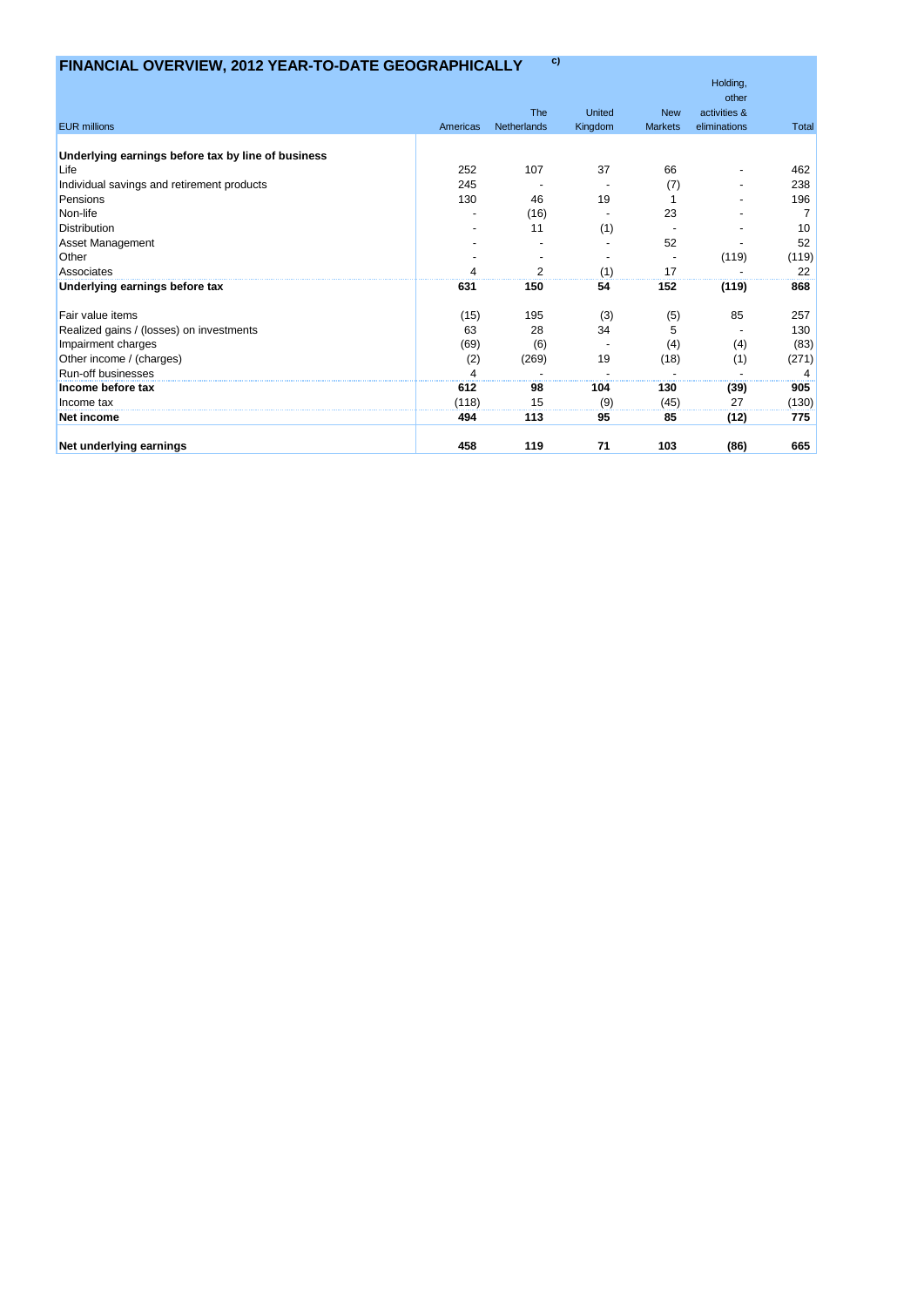| <b>AMERICAS<sup>C)</sup></b>                            |                  |          |                |                |                          |                 |                 |                          |
|---------------------------------------------------------|------------------|----------|----------------|----------------|--------------------------|-----------------|-----------------|--------------------------|
| <b>USD millions</b>                                     | Q2 2012<br>Notes | Q1 2012  | %              | Q2 2011        | %                        | <b>YTD 2012</b> | <b>YTD 2011</b> | %                        |
| Underlying earnings before tax by line of business      |                  |          |                |                |                          |                 |                 |                          |
| Life and protection                                     | 177              | 128      | 38             | 178            | (1)                      | 305             | 358             | (15)                     |
| <b>Fixed annuities</b>                                  | 63               | 62       | $\overline{c}$ | 77             | (18)                     | 125             | 167             | (25)                     |
| Variable annuities                                      | 84               | 97       | (13)           | 87             | (3)                      | 181             | 180             | $\mathbf{1}$             |
| Retail mutual funds                                     | 5                | 4        | 25             | 6              | (17)                     | 9               | 12              | (25)                     |
| Individual savings and retirement products              | 152              | 163      | (7)            | 170            | (11)                     | 315             | 359             | (12)                     |
| Employer solutions & pensions                           | 87               | 81       | $\overline{7}$ | 83             | 5                        | 168             | 164             | $\overline{\mathbf{c}}$  |
| Canada                                                  | 17               | 8        | 113            | 19             | (11)                     | 25              | 30              | (17)                     |
| Latin America                                           | $\overline{2}$   | 3        | (33)           | 3              | (33)                     | 5               | $\mathbf{1}$    |                          |
| Underlying earnings before tax                          | 435              | 383      | 14             | 453            | (4)                      | 818             | 912             | (10)                     |
| Fair value items                                        | (103)            | 83       |                | (72)           | (43)                     | (20)            | (89)            | 78                       |
| Realized gains / (losses) on investments                | 70               | 12       |                | 70             |                          | 82              | 104             | (21)                     |
| Impairment charges                                      | (50)             | (39)     | (28)           | (76)           | 34                       | (89)            | (156)           | 43                       |
| Other income / (charges)                                | (2)              | (1)      | (100)          | (5)            | 60                       | (3)             | (5)             | 40                       |
| Run- off businesses                                     | 8                | (3)      |                | 15             | (47)                     | 5               | 45              | (89)                     |
| Income before tax                                       | 358              | 435      | (18)           | 385            | (7)                      | 793             | 811             | (2)                      |
| Income tax                                              | (83)             | (69)     | (20)           | (54)           | (54)                     | (152)           | (130)           | (17)                     |
| Net income                                              | 275              | 366      | (25)           | 331            | (17)                     | 641             | 681             | (6)                      |
| Net income / (loss) attributable to:                    |                  |          |                |                |                          |                 |                 |                          |
| Equity holders of AEGON N.V.                            | 275              | 366      | (25)           | 331            | (17)                     | 641             | 681             | (6)                      |
| Net underlying earnings                                 | 321              | 273      | 18             | 360            | (11)                     | 594             | 697             | (15)                     |
| Commissions and expenses                                | 1,228            | 1,055    | 16             | 1,188          | 3                        | 2,283           | 2,374           | (4)                      |
| of which operating expenses                             | 477              | 478      |                | 493            | (3)                      | 955             | 974             | (2)                      |
| New life sales                                          | 12               |          |                |                |                          |                 |                 |                          |
| Life single premiums                                    | 62               | 65       | (5)            | 55             | 13                       | 127             | 155             | (18)                     |
| Life recurring premiums annualized                      | 156              | 150      | $\overline{4}$ | 140            | 11                       | 306             | 273             | 12                       |
| Total recurring plus 1/10 single                        | 162              | 157      | 3              | 146            | 11                       | 319             | 289             | 10                       |
| Life & protection                                       | 126              | 124      | $\overline{c}$ | 109            | 16                       | 250             | 219             | 14                       |
| Employer solutions & pensions                           | 8                | 9        | (11)           | $\overline{7}$ | 14                       | 17              | 13              | 31                       |
| Canada                                                  | 15               | 14       | $\overline{7}$ | 18             | (17)                     | 29              | 35              | (17)                     |
| Latin America                                           | 13               | 10       | 30             | 12             | 8                        | 23              | 22              | 5                        |
| Total recurring plus 1/10 single                        | 162              | 157      | з              | 146            | 11                       | 319             | 289             | 10                       |
| New premium production accident and health insurance    | 225              | 231      | (3)            | 192            | 17                       | 456             | 381             | 20                       |
| Gross deposits (on and off balance) by line of business | 12               |          |                |                |                          |                 |                 |                          |
| Life & protection                                       | 3                | 3        |                | 3              |                          | 6               | 6               |                          |
| <b>Fixed annuities</b>                                  | 77               | 91       | (15)           | 71             | 8                        | 168             | 154             | 9                        |
| Variable annuities                                      | 1,304            | 1,214    | $\overline{7}$ | 1,401          | (7)                      | 2,518           | 2,580           | (2)                      |
| Retail mutual funds                                     | 812              | 754      | 8              | 765            | 6                        | 1,566           | 1,540           | $\overline{c}$           |
| Individual savings & retirement products                | 2,193            | 2,059    | $\overline{7}$ | 2,237          | (2)                      | 4,252           | 4,274           | (1)                      |
| Employer solutions & pensions                           | 6,278            | 7,544    | (17)           | 4,913          | 28                       | 13,822          | 10,467          | 32                       |
| Canada                                                  | 33               | 74       | (55)           | 83             | (60)                     | 107             | 180             | (41)                     |
| Latin America                                           | 3                | 4        | (25)           |                |                          | $\overline{7}$  |                 |                          |
| <b>Total gross deposits</b>                             | 8,510            | 9,684    | (12)           | 7,236          | 18                       | 18,194          | 14,927          | 22                       |
| Net deposits (on and off balance) by line of business   | 12               |          |                |                |                          |                 |                 |                          |
| Life & protection                                       | (10)             | (10)     | ٠              | (10)           |                          | (20)            | (24)            | 17                       |
| <b>Fixed annuities</b>                                  | (607)            | (628)    | $\sqrt{3}$     | (810)          | 25                       | (1,235)         | (1,611)         | 23                       |
| Variable annuities                                      | 449              | 363      | 24             | 471            | (5)                      | 812             | 691             | 18                       |
| Retail mutual funds                                     | 88               | (31)     |                | (5)            |                          | 57              | (55)            |                          |
| Individual savings & retirement products                | (70)             | (296)    | 76             | (344)          | 80                       | (366)           | (975)           | 62                       |
| Employer solutions & pensions                           | 1,112            | 1,797    | (38)           | 1,048          | 6                        | 2,909           | 1,533           | 90                       |
| Canada                                                  | (92)             | (105)    | 12             | (105)          | 12                       | (197)           | (263)           | 25                       |
| Latin America                                           | $\overline{2}$   | 4        | (50)           |                |                          | 6               |                 |                          |
| Total net deposits excluding run-off businesses         | 942              | 1,390    | (32)           | 589            | 60                       | 2,332           | 271             | $\overline{\phantom{a}}$ |
| Run-off businesses                                      | (606)            | (1, 519) | 60             | (772)          | 22                       | (2, 125)        | (1, 974)        | (8)                      |
| <b>Total net deposits</b>                               | 336              | (129)    |                | (183)          | $\overline{\phantom{a}}$ | 207             | (1,703)         | $\overline{\phantom{a}}$ |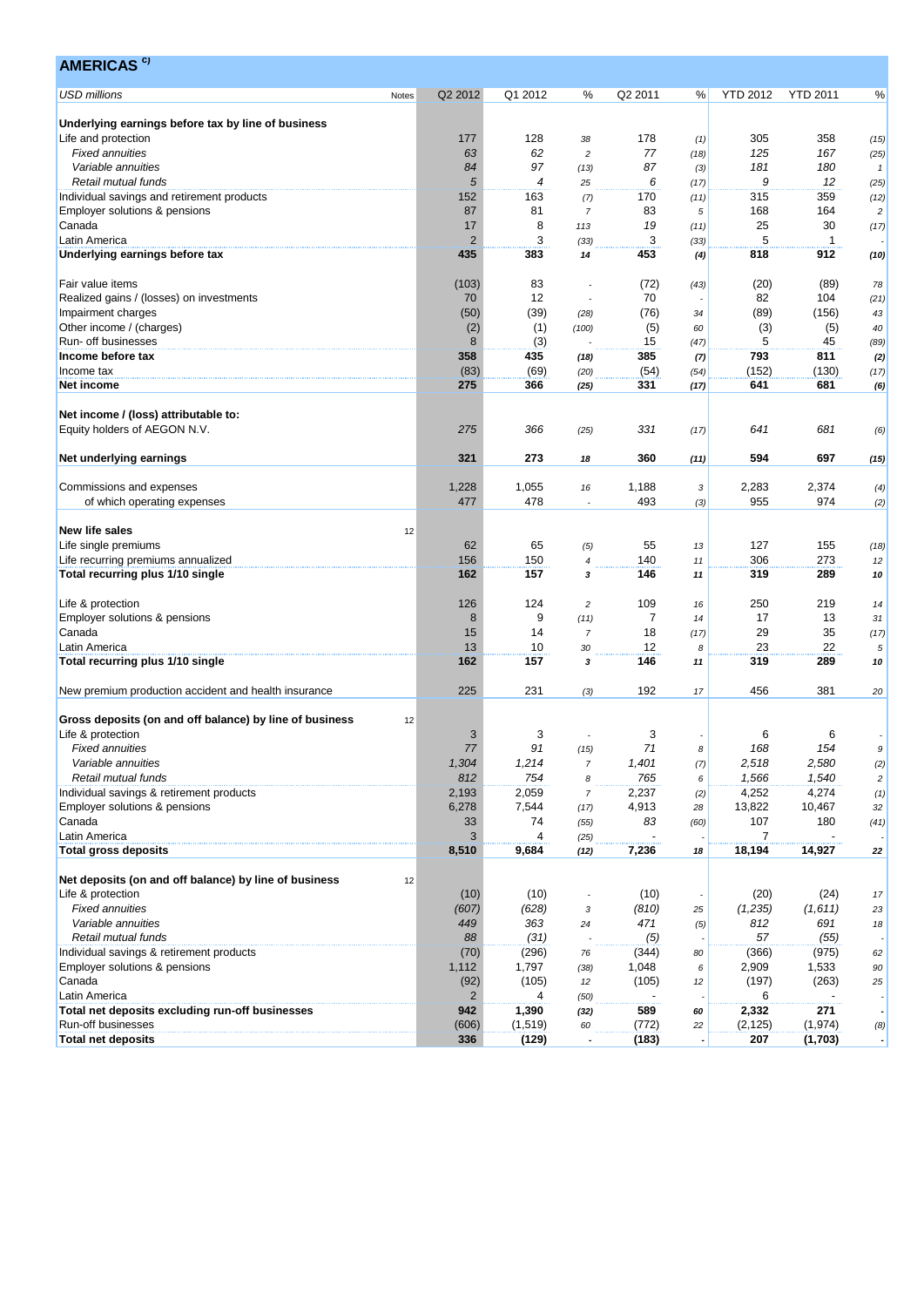| <b>REVENUE-GENERATING INVESTMENTS</b>       |          |          |     |
|---------------------------------------------|----------|----------|-----|
|                                             | June 30. | Mar. 31, |     |
|                                             | 2012     | 2012     | %   |
| Revenue-generating investments (total)      | 324.974  | 326.661  | (1) |
| Investments general account                 | 114.839  | 114.117  |     |
| Investments for account of policyholders    | 84.548   | 86.279   | (2) |
| Off balance sheet investments third parties | 125.587  | 126,265  | (1) |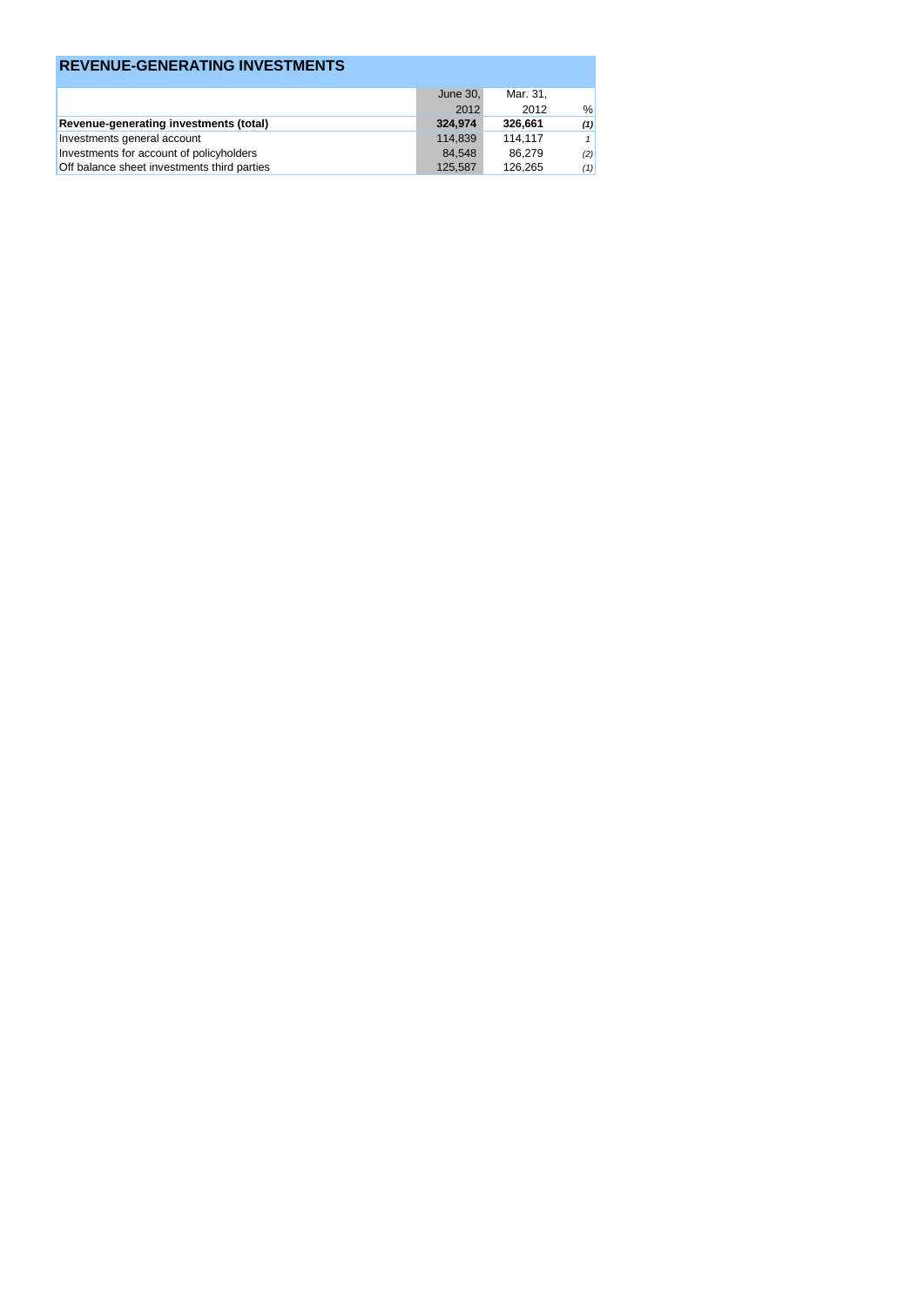| <b>THE NETHERLANDS</b>                                  |       |                |                |              |                     |      |                 |                 |                          |
|---------------------------------------------------------|-------|----------------|----------------|--------------|---------------------|------|-----------------|-----------------|--------------------------|
| <b>EUR</b> millions                                     | Notes | Q2 2012        | Q1 2012        | %            | Q2 2011             | %    | <b>YTD 2012</b> | <b>YTD 2011</b> | %                        |
|                                                         |       |                |                |              |                     |      |                 |                 |                          |
| Underlying earnings before tax by line of business      |       |                |                |              |                     |      |                 |                 |                          |
| Life and Savings                                        |       | 51             | 56             | (9)          | 55                  | (7)  | 107             | 98              | $\boldsymbol{9}$         |
| Pensions                                                |       | 25             | 21             | 19           | 16                  | 56   | 46              | 38              | 21                       |
| Non-life                                                |       | (11)           | (5)            | (120)        |                     |      | (16)            | 5               |                          |
| Distribution                                            |       | $\overline{4}$ | $\overline{7}$ | (43)         | (1)                 |      | 11              | 10              | 10                       |
| Share in underlying earnings before tax of associates   |       | $\overline{2}$ |                |              | $\overline{4}$      | (50) | $\overline{2}$  | $\overline{4}$  | (50)                     |
| Underlying earnings before tax                          |       | 71             | 79             | (10)         | 74                  | (4)  | 150             | 155             | (3)                      |
| Fair value items                                        |       | 153            | 42             |              | 2                   |      | 195             | (58)            |                          |
| Realized gains / (losses) on investments                |       | (6)            | 34             |              | 142                 |      | 28              | 177             | (84)                     |
| Impairment charges                                      |       | (3)            | (3)            |              | (3)                 |      | (6)             | (5)             | (20)                     |
| Other income / (charges)                                |       | (266)          | (3)            |              | (11)                |      | (269)           | (19)            |                          |
| Income before tax                                       |       | (51)           | 149            |              | 204                 |      | 98              | 250             | (61)                     |
| Income tax                                              |       | 23             | (8)            |              | (35)                |      | 15              | (42)            |                          |
| Net income                                              |       | (28)           | 141            |              | 169                 |      | 113             | 208             | (46)                     |
|                                                         |       |                |                |              |                     |      |                 |                 |                          |
| Net income / (loss) attributable to:                    |       |                |                |              |                     |      |                 |                 |                          |
| Equity holders of AEGON N.V.                            |       | (28)           | 141            |              | 169                 |      | 113             | 208             | (46)                     |
| Net underlying earnings                                 |       | 57             | 62             | (8)          | 67                  | (15) | 119             | 133             | (11)                     |
|                                                         |       |                |                |              |                     |      |                 |                 |                          |
| Commissions and expenses                                |       | 268            | 270            | (1)          | 278                 | (4)  | 538             | 550             | (2)                      |
| of which operating expenses                             |       | 189            | 187            | $\mathbf{1}$ | 201                 | (6)  | 376             | 390             | (4)                      |
|                                                         |       |                |                |              |                     |      |                 |                 |                          |
| New life sales                                          |       |                |                |              |                     |      |                 |                 |                          |
| Life single premiums                                    |       | 146            | 245            | (40)         | 217                 | (33) | 391             | 674             | (42)                     |
| Life recurring premiums annualized                      |       | 9              | $\overline{7}$ | 29           | 18                  | (50) | 16              | 37              | (57)                     |
| Total recurring plus 1/10 single                        |       | 23             | 32             | (28)         | 40                  | (43) | 55              | 105             | (48)                     |
| Life and Savings                                        |       | 12             | 18             | (33)         | 25                  | (52) | 30              | 51              | (41)                     |
| Pensions                                                |       | 11             | 14             | (21)         | 15                  | (27) | 25              | 54              | (54)                     |
| Total recurring plus 1/10 single                        |       | 23             | 32             | (28)         | 40                  | (43) | 55              | 105             | (48)                     |
|                                                         |       | $\overline{4}$ | 9              |              |                     |      | 13              | 14              |                          |
| New premium production accident and health insurance    |       | $\overline{7}$ | 9              | (56)         | 4<br>$\overline{7}$ |      |                 |                 | (7)                      |
| New premium production general insurance                |       |                |                | (22)         |                     | ÷    | 16              | 15              | $\overline{\phantom{a}}$ |
| Gross deposits (on and off balance) by line of business |       |                |                |              |                     |      |                 |                 |                          |
| Life and Savings                                        |       | 367            | 560            |              | 442                 | (17) | 927             | 824             | 13                       |
| Pensions                                                |       |                |                | (34)         |                     |      |                 | 80              |                          |
| <b>Total gross deposits</b>                             |       | 367            | 560            | (34)         | 442                 |      | 927             | 904             | з                        |
|                                                         |       |                |                |              |                     | (17) |                 |                 |                          |
| Net deposits (on and off balance) by line of business   |       |                |                |              |                     |      |                 |                 |                          |
| Life and Savings                                        |       | (66)           | (185)          | 64           | (113)               | 42   | (251)           | (255)           | $\sqrt{2}$               |
| Pensions                                                |       |                |                |              |                     |      |                 | 27              |                          |
| <b>Total net deposits</b>                               |       | (66)           | (185)          | 64           | (113)               | 42   | (251)           | (228)           | (10)                     |
|                                                         |       |                |                |              |                     |      |                 |                 |                          |
| <b>REVENUE-GENERATING INVESTMENTS</b>                   |       |                |                |              |                     |      |                 |                 |                          |

|                                          | June 30, | Mar. 31. |                |
|------------------------------------------|----------|----------|----------------|
|                                          | 2012     | 2012     | $\frac{0}{c}$  |
| Revenue-generating investments (total)   | 65.071   | 64.283   |                |
| Investments general account              | 40.246   | 39.572   | $\overline{2}$ |
| Investments for account of policyholders | 24.825   | 24.711   |                |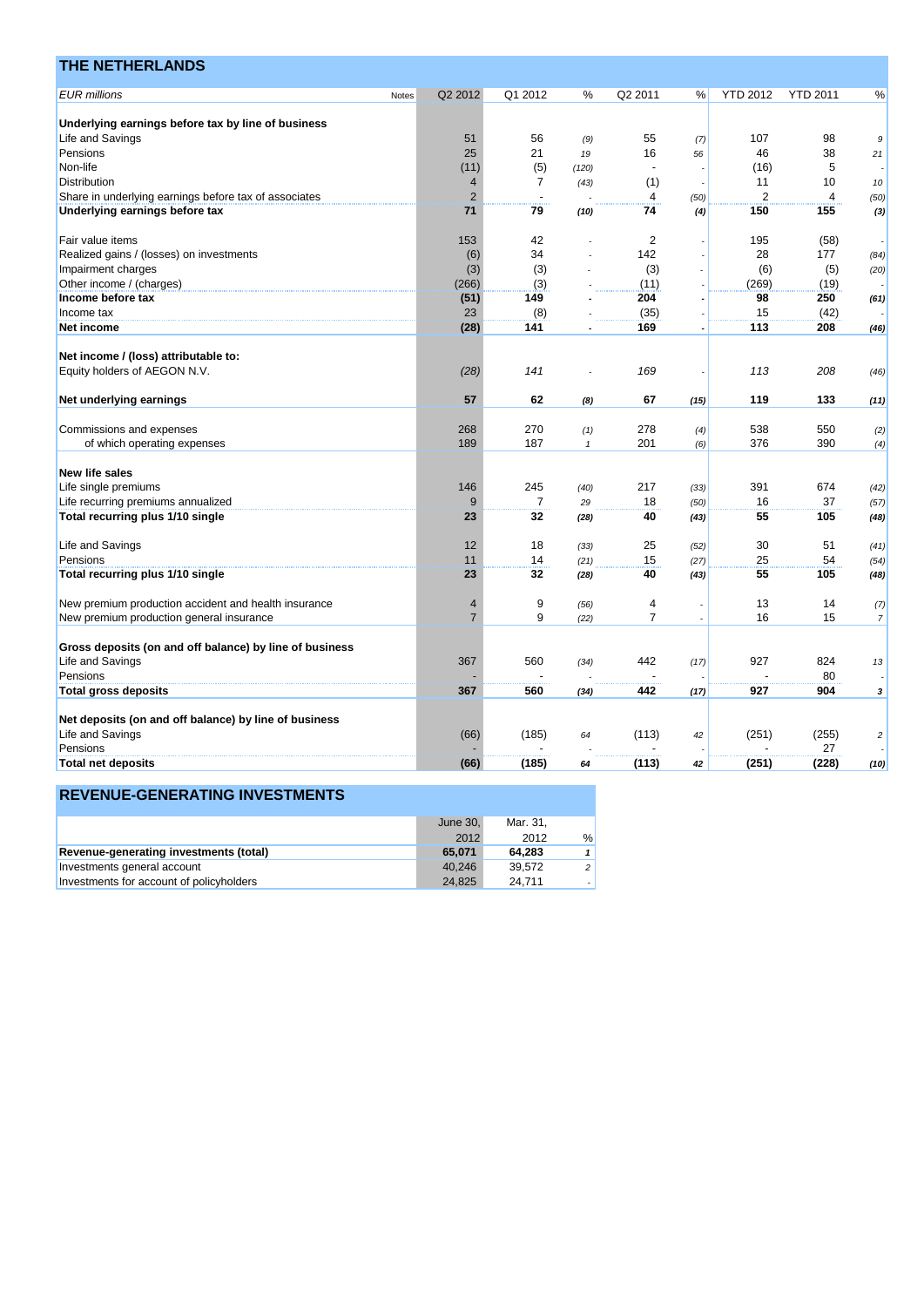| <b>UNITED KINGDOM</b>                                   |                |                |                  |       |                          |      |                 |                 |       |
|---------------------------------------------------------|----------------|----------------|------------------|-------|--------------------------|------|-----------------|-----------------|-------|
| <b>GBP</b> millions                                     | Notes          | Q2 2012        | Q1 2012          | %     | Q2 2011                  | %    | <b>YTD 2012</b> | <b>YTD 2011</b> | %     |
| Underlying earnings before tax by line of business      |                |                |                  |       |                          |      |                 |                 |       |
| Life                                                    |                | 15             | 15               |       | 17                       | (12) | 30              | 38              | (21)  |
| Pensions                                                |                | 5              | 11               | (55)  | (7)                      |      | 16              | (16)            |       |
| <b>Distribution</b>                                     |                |                | (1)              |       | (1)                      |      | (1)             | (3)             | 67    |
| Underlying earnings before tax                          |                | 20             | 25               | (20)  | 9                        | 122  | 45              | 19              | 137   |
| Fair value items                                        |                | (1)            | (2)              | 50    | $\overline{\phantom{a}}$ |      | (3)             | (1)             | (200) |
| Realized gains / (losses) on investments                |                | 28             | $\overline{a}$   |       | 10                       | 180  | 28              | 35              | (20)  |
| Impairment charges                                      |                |                |                  |       | (35)                     |      |                 | (35)            |       |
| Other income / (charges)                                | $\overline{7}$ | 10             | 5                | 100   | $\mathbf{1}$             |      | 15              | (4)             |       |
| Income before tax                                       |                | 57             | 28               | 104   | (15)                     |      | 85              | 14              |       |
| Income tax attributable to policyholder return          |                | (11)           | (5)              | (120) | (15)                     | 27   | (16)            | (16)            |       |
| Income before income tax on shareholders return         |                | 46             | 23               | 100   | (30)                     |      | 69              | (2)             |       |
| Income tax on shareholders return                       |                | (8)            | 16               |       | 15                       |      | 8               | 33              | (76)  |
| Net income                                              |                | 38             | 39               | (3)   | (15)                     |      | 77              | 31              | 148   |
| Net income / (loss) attributable to:                    |                |                |                  |       |                          |      |                 |                 |       |
| Equity holders of AEGON N.V.                            |                | 38             | 39               |       | (15)                     |      | 77              | 31              | 148   |
|                                                         |                |                |                  | (3)   |                          |      |                 |                 |       |
| Net underlying earnings                                 |                | 18             | 40               | (55)  | 14                       | 29   | 58              | 47              | 23    |
| Commissions and expenses                                |                | 146            | 142              | 3     | 193                      | (24) | 288             | 365             | (21)  |
| of which operating expenses                             |                | 69             | 62               | 11    | 109                      | (37) | 131             | 207             | (37)  |
| <b>New life sales</b>                                   | 8              |                |                  |       |                          |      |                 |                 |       |
| Life single premiums                                    |                | 592            | 600              | (1)   | 711                      | (17) | 1,192           | 1,552           | (23)  |
| Life recurring premiums annualized                      |                | 111            | 118              | (6)   | 120                      | (8)  | 229             | 247             | (7)   |
| Total recurring plus 1/10 single                        |                | 170            | 178              | (4)   | 191                      | (11) | 348             | 402             | (13)  |
| Life                                                    |                | 17             | 17               |       | 15                       | 13   | 34              | 31              | 10    |
| Pensions                                                |                | 153            | 161              | (5)   | 176                      | (13) | 314             | 371             | (15)  |
| Total recurring plus 1/10 single                        |                | 170            | 178              | (4)   | 191                      | (11) | 348             | 402             | (13)  |
| Gross deposits (on and off balance) by line of business |                |                |                  |       |                          |      |                 |                 |       |
| Variable annuities                                      |                | $\overline{7}$ |                  |       | 14                       | (50) | 14              | 31              | (55)  |
| <b>Total gross deposits</b>                             |                | $\overline{7}$ | $\frac{7}{7}$    |       | 14                       | (50) | 14              | 31              | (55)  |
|                                                         |                |                |                  |       |                          |      |                 |                 |       |
| Net deposits (on and off balance) by line of business   |                |                |                  |       |                          |      |                 |                 |       |
| Variable annuities                                      |                | (1)            | (1)              |       | 12                       |      | (2)             | 14              |       |
| <b>Total net deposits</b>                               |                | (1)            | $\overline{(1)}$ |       | 12                       |      | (2)             | 14              |       |

# **REVENUE-GENERATING INVESTMENTS**

|                                          | June 30. | Mar. 31. |                |
|------------------------------------------|----------|----------|----------------|
|                                          | 2012     | 2012     | $\frac{0}{0}$  |
| Revenue-generating investments (total)   | 51.631   | 52.761   | (2)            |
| Investments general account              | 8.460    | 8.298    | $\overline{2}$ |
| Investments for account of policyholders | 43.171   | 44.463   | (3)            |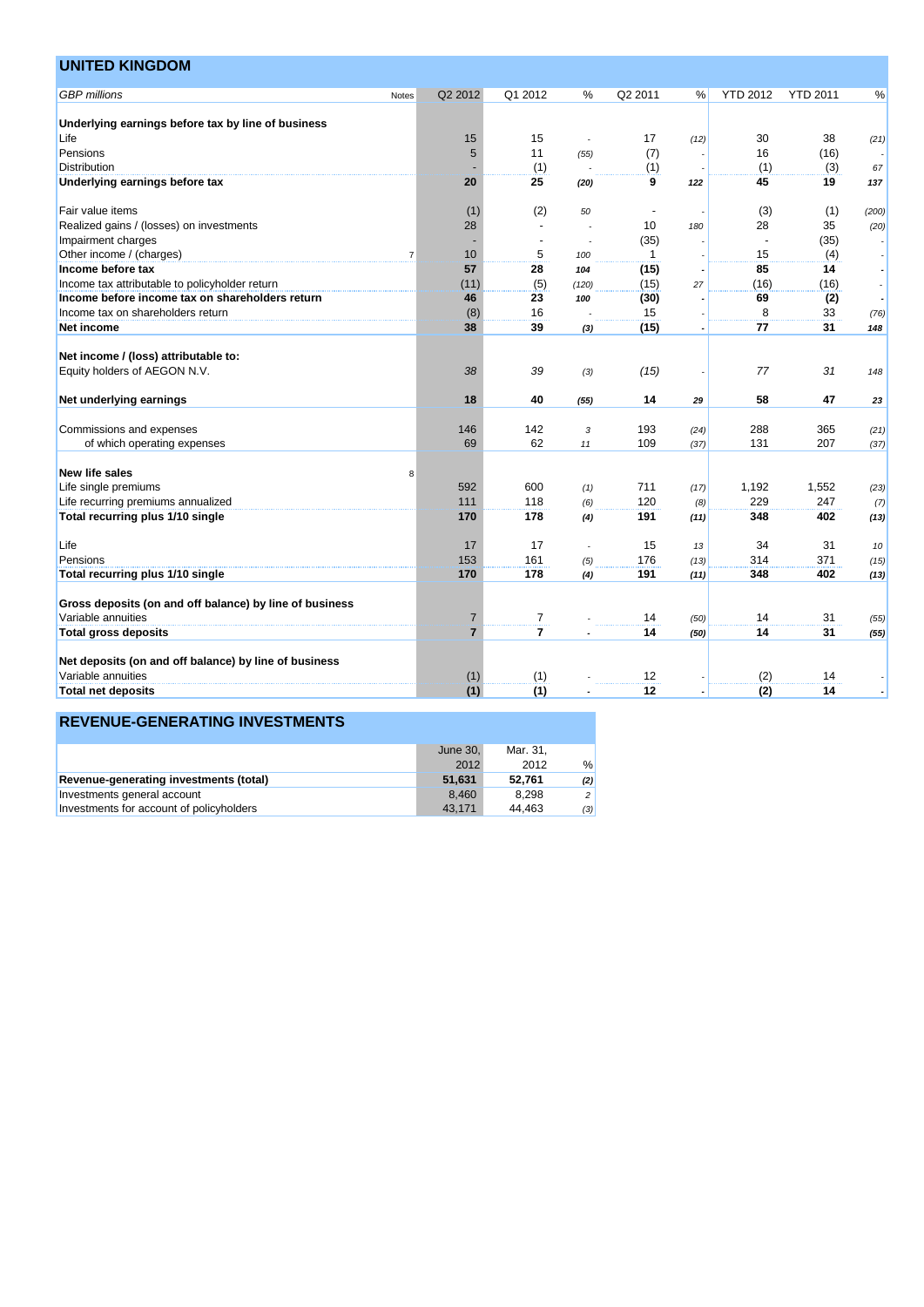| <b>NEW MARKETS <sup>c)</sup></b>                                |       |                |                |                |                |              |                 |                 |                       |
|-----------------------------------------------------------------|-------|----------------|----------------|----------------|----------------|--------------|-----------------|-----------------|-----------------------|
| <b>EUR</b> millions                                             | Notes | Q2 2012        | Q1 2012        | $\%$           | Q2 2011        | %            | <b>YTD 2012</b> | <b>YTD 2011</b> | %                     |
| Underlying earnings before tax                                  |       |                |                |                |                |              |                 |                 |                       |
| <b>Central Eastern Europe</b>                                   |       | 21             | 23             | (9)            | 29             | (28)         | 44              | 55              | (20)                  |
| Asia                                                            |       | 5              | 9              | (44)           | 3              | 67           | 14              | 3               |                       |
| Spain & France                                                  |       | 17             | 25             | (32)           | 20             | (15)         | 42              | 43              | (2)                   |
| Variable Annuities Europe                                       |       | (2)            | $\overline{2}$ |                |                |              | 52              | 5<br>32         |                       |
| <b>AEGON Asset Management</b><br>Underlying earnings before tax |       | 23<br>64       | 29<br>88       | (21)<br>(27)   | 18<br>70       | 28<br>(9)    | 152             | 138             | 63<br>10              |
|                                                                 |       |                |                |                |                |              |                 |                 |                       |
| Fair value items                                                |       | (12)           | 7              |                | (3)            |              | (5)             | (3)             | (67)                  |
| Realized gains / (losses) on investments                        |       | 3              | $\overline{c}$ | 50             | $\mathbf{1}$   | 200          | 5               | 4               | 25                    |
| Impairment charges                                              |       |                | (4)            |                | (4)            |              | (4)             | (6)             | 33                    |
| Other income / (charges)                                        |       | 55             | (18)<br>75     |                | (3)            |              | (18)            | 8               |                       |
| Income before tax<br>Income tax                                 |       | (18)           | (27)           | (27)<br>33     | 61<br>(15)     | (10)<br>(20) | 130<br>(45)     | 141<br>(46)     | (8)<br>$\overline{c}$ |
| Net income                                                      |       | 37             | 48             | (23)           | 46             | (20)         | 85              | 95              | (11)                  |
|                                                                 |       |                |                |                |                |              |                 |                 |                       |
| Net income / (loss) attributable to:                            |       |                |                |                |                |              |                 |                 |                       |
| Equity holders of AEGON N.V.                                    |       | 37             | 48             | (23)           | 45             | (18)         | 85              | 94              | (10)                  |
| Non-controlling interests                                       |       |                |                |                | $\mathbf{1}$   |              |                 | 1               |                       |
| Net underlying earnings                                         |       | 44             | 59             | (25)           | 53             | (17)         | 103             | 97              | 6                     |
|                                                                 |       |                |                |                |                |              |                 |                 |                       |
| Commissions and expenses<br>of which operating expenses         |       | 219<br>154     | 208<br>143     | 5<br>8         | 196<br>138     | 12<br>12     | 427<br>297      | 399<br>287      | $\boldsymbol{7}$<br>3 |
|                                                                 |       |                |                |                |                |              |                 |                 |                       |
| <b>New life sales</b>                                           | 12    |                |                |                |                |              |                 |                 |                       |
| Life single premiums                                            |       | 142            | 146            | (3)            | 131            | 8            | 288             | 340             | (15)                  |
| Life recurring premiums annualized                              |       | 53             | 66             | (20)           | 60             | (12)         | 119             | 123             | (3)                   |
| Total recurring plus 1/10 single                                |       | 68             | 80             | (15)           | 73             | (7)          | 148             | 157             | (6)                   |
| Life                                                            |       | 66             | 75             | (12)           | 67             | (1)          | 141             | 137             | 3                     |
| Associates                                                      |       | $\overline{2}$ | 5              | (60)           | 6              | (67)         | 7               | 20              | (65)                  |
| Total recurring plus 1/10 single                                |       | 68             | 80             | (15)           | 73             | (7)          | 148             | 157             | (6)                   |
|                                                                 |       |                |                |                |                |              |                 |                 |                       |
| Central Eastern Europe                                          |       | 29             | 27             | $\overline{7}$ | 30             | (3)          | 56              | 57              | (2)                   |
| Asia                                                            |       | 15<br>24       | 15<br>38       |                | 10<br>33       | 50           | 30<br>62        | 29<br>71        | $\sqrt{3}$            |
| Spain & France<br>Total recurring plus 1/10 single              |       | 68             | 80             | (37)<br>(15)   | 73             | (27)<br>(7)  | 148             | 157             | (13)<br>(6)           |
|                                                                 |       |                |                |                |                |              |                 |                 |                       |
| New premium production accident and health insurance            |       | $\overline{7}$ | 10             | (30)           | 8              | (13)         | 17              | 18              | (6)                   |
| New premium production general insurance                        |       | 6              | 5              | 20             | 7              | (14)         | 11              | 12              | (8)                   |
|                                                                 |       |                |                |                |                |              |                 |                 |                       |
| Gross deposits (on and off balance)                             | 12    | 66             | 116            |                | 167            |              | 182             | 349             |                       |
| Central Eastern Europe<br>Asia                                  |       | 37             | 34             | (43)<br>9      | $\overline{7}$ | (60)         | 71              | 18              | (48)                  |
| Spain & France                                                  |       | 11             | 10             | 10             | 11             |              | 21              | 19              | 11                    |
| Variable Annuities Europe                                       |       | 109            | 120            | (9)            | 159            | (31)         | 229             | 290             | (21)                  |
| <b>AEGON Asset Management</b>                                   |       | 2,514          | 2,803          | (10)           | 898            | 180          | 5,317           | 1,833           | 190                   |
| <b>Total gross deposits</b>                                     |       | 2,737          | 3,083          | (11)           | 1,242          | 120          | 5,820           | 2,509           | 132                   |
|                                                                 |       |                |                |                |                |              |                 |                 |                       |
| Net deposits (on and off balance)                               | 12    |                |                |                |                |              |                 |                 |                       |
| Central Eastern Europe<br>Asia                                  |       | (18)<br>36     | 42<br>31       |                | (1, 972)<br>4  | 99           | 24<br>67        | (1,864)<br>15   |                       |
| Spain & France                                                  |       | (11)           | (26)           | 16<br>58       | (43)           | 74           | (37)            | (54)            | 31                    |
| Variable Annuities Europe                                       |       | $\overline{7}$ | 28             | (75)           | 63             | (89)         | 35              | 89              | (61)                  |
| <b>AEGON Asset Management</b>                                   |       | 605            | 1,289          | (53)           | (539)          |              | 1,894           | (2, 392)        |                       |
| <b>Total net deposits</b>                                       |       | 619            | 1,364          | (55)           | (2, 487)       |              | 1,983           | (4, 206)        |                       |

# **REVENUE-GENERATING INVESTMENTS**

|                                             | June 30, | Mar. 31. |                |
|---------------------------------------------|----------|----------|----------------|
|                                             | 2012     | 2012     | $\frac{0}{0}$  |
| Revenue-generating investments (total)      | 66.236   | 63.288   | 5              |
| Investments general account                 | 5.069    | 4.957    | $\overline{2}$ |
| Investments for account of policyholders    | 6.835    | 6.663    | $\cdot$ 3      |
| Off balance sheet investments third parties | 54.332   | 51.668   | -5             |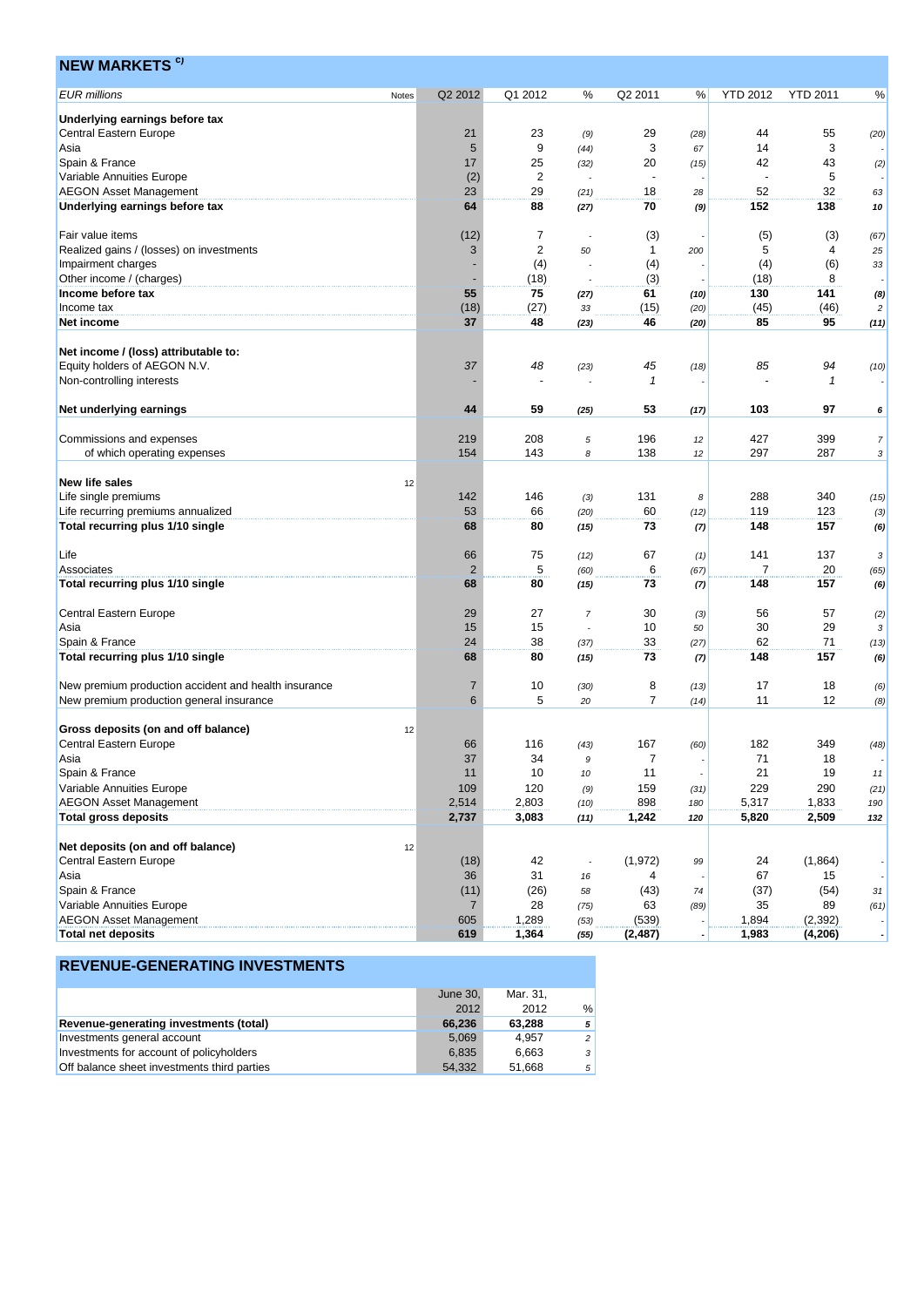| <b>MARKET CONSISTENT VALUE OF NEW BUSINESS</b> |                     |         |              |         |      |                 |                 |      |  |
|------------------------------------------------|---------------------|---------|--------------|---------|------|-----------------|-----------------|------|--|
|                                                |                     |         | <b>MCVNB</b> |         |      |                 | <b>MCVNB</b>    |      |  |
| <b>EUR</b> millions, after tax                 | Q <sub>2</sub> 2012 | Q1 2012 | %            | Q2 2011 | $\%$ | <b>YTD 2012</b> | <b>YTD 2011</b> | %    |  |
|                                                |                     |         |              |         |      |                 |                 |      |  |
| Americas                                       | 46                  | 47      | (2)          | 67      | (31) | 93              | 134             | (31) |  |
| The Netherlands                                | 30                  | 27      | 11           | 17      | 76   | 57              | 18              |      |  |
| United Kingdom                                 | 22                  | 27      | (19)         | 21      |      | 49              | 39              | 26   |  |
| New Markets                                    | 19                  | 24<br>  | (21)         | 33<br>  | (42) | 43<br>--------  | 68<br>          | (37) |  |
| Total                                          |                     | 125     | (6)          | 138     | (15) | 242             | 259             | (7)  |  |

# **MODELED NEW BUSINESS, APE AND DEPOSITS**

|                              |         | <b>Premium business</b> | <b>Premium business</b> |         |            |                 |                 |     |
|------------------------------|---------|-------------------------|-------------------------|---------|------------|-----------------|-----------------|-----|
|                              |         |                         | <b>APE</b>              |         | <b>APE</b> |                 |                 |     |
| Notes<br><b>EUR</b> millions | Q2 2012 | Q1 2012                 | %                       | Q2 2011 | $\%$       | <b>YTD 2012</b> | <b>YTD 2011</b> | %   |
| 9                            |         |                         |                         |         |            |                 |                 |     |
| Americas                     | 281     | 279                     |                         | 254     |            | 561             | 472             | 19  |
| The Netherlands              | 73      | 70                      |                         | 45      | 62         | 143             | 120             | 19  |
| United Kingdom               | 205     | 216                     | (5)                     | 226     | (9)        | 420             | 463             | (9) |
| <b>New Markets</b>           | 157     | 129<br>                 | 22                      | 143<br> | 10         | 285             | 264             | 8   |
| Total                        | 716     | 694                     |                         | 668     |            | 409, ا          | 1.319           |     |

|                                     |                     | <b>Deposit business</b> | <b>Deposit business</b><br><b>Deposits</b> |         |      |                 |                 |      |
|-------------------------------------|---------------------|-------------------------|--------------------------------------------|---------|------|-----------------|-----------------|------|
| <b>Notes</b><br><b>EUR</b> millions | Q <sub>2</sub> 2012 | Q1 2012                 | %                                          | Q2 2011 | %    | <b>YTD 2012</b> | <b>YTD 2011</b> | %    |
|                                     |                     |                         |                                            |         |      |                 |                 |      |
| Americas                            | 5,209               | 4.935                   | 6                                          | 3.733   | 40   | 10.145          | 8,074           | 26   |
| United Kingdom                      | 10                  |                         | 25                                         | 17      | (41) |                 | 36              | (53) |
| <b>New Markets</b>                  | 123                 | 180<br>                 | (32)                                       | (52<br> |      | 303             | 162             | 87   |
| Total                               | 5,342               | 5.123                   |                                            | 3.698   | 44   | 10.465          | 8.272           | 27   |

| <b>MCVNB/PVNBP SUMMARY</b>          |                     |                         |                        |                      |                 |              |                        |                      |
|-------------------------------------|---------------------|-------------------------|------------------------|----------------------|-----------------|--------------|------------------------|----------------------|
|                                     |                     | <b>Premium business</b> |                        |                      |                 |              |                        |                      |
|                                     | <b>MCVNB</b>        | <b>PVNBP</b>            | MCVNB/<br><b>PVNBP</b> | MCVNB/<br><b>APE</b> | <b>MCVNB</b>    | <b>PVNBP</b> | MCVNB/<br><b>PVNBP</b> | MCVNB/<br><b>APE</b> |
| <b>Notes</b><br><b>EUR</b> millions | Q <sub>2</sub> 2012 |                         | $\%$                   | %                    | <b>YTD 2012</b> |              | %                      | %                    |
|                                     | 10                  |                         |                        |                      |                 |              |                        |                      |
| Americas                            | 23                  | 1.240                   | 1.8                    | 8.0                  | 54              | 2.452        | 2.2                    | 9.7                  |
| The Netherlands                     | 30                  | 885                     | 3.4                    | 41.1                 | 57              | 1.701        | 3.4                    | 39.8                 |
| <b>United Kingdom</b>               | 22                  | 1.336                   | 1.7                    | 10.8                 | 49              | 2.744        | 1.8                    | 11.6                 |
| <b>New Markets</b>                  | 19                  | 910                     | 2.0                    | 11.8                 | 43              | 1.872        | 2.3                    | 15.0                 |
| Total                               | 94                  | 4.371                   | 2.2                    | 13.2                 | 203             | 8.769        | 2.3                    | 14.4                 |

|                                     | <b>Deposit business</b> |              |                        |                           | <b>Deposit business</b> |              |                        |                           |
|-------------------------------------|-------------------------|--------------|------------------------|---------------------------|-------------------------|--------------|------------------------|---------------------------|
|                                     | <b>MCVNB</b>            | <b>PVNBP</b> | MCVNB/<br><b>PVNBP</b> | MCVNB/<br><b>Deposits</b> | <b>MCVNB</b>            | <b>PVNBP</b> | MCVNB/<br><b>PVNBP</b> | MCVNB/<br><b>Deposits</b> |
| <b>Notes</b><br><b>EUR</b> millions | Q <sub>2</sub> 2012     |              | %                      | %                         | <b>YTD 2012</b>         |              | %                      | %                         |
| 10                                  |                         |              |                        |                           |                         |              |                        |                           |
| Americas                            | 23                      | 7.485        | 0.3                    | 0.4                       | 38                      | 14.910       | 0.3                    | 0.4                       |
| <b>United Kingdom</b>               |                         | 10           | 0.3                    | 0.3                       |                         |              | 0.4                    | 0.4                       |
| <b>New Markets</b>                  |                         | 172          | (0.1)                  |                           |                         | 452          | 0.1                    | 0.2                       |
| Total                               | 23                      | 7.667        | 0.3                    | 0.4                       | 39                      | 15.379       | 0.3                    | 0.4                       |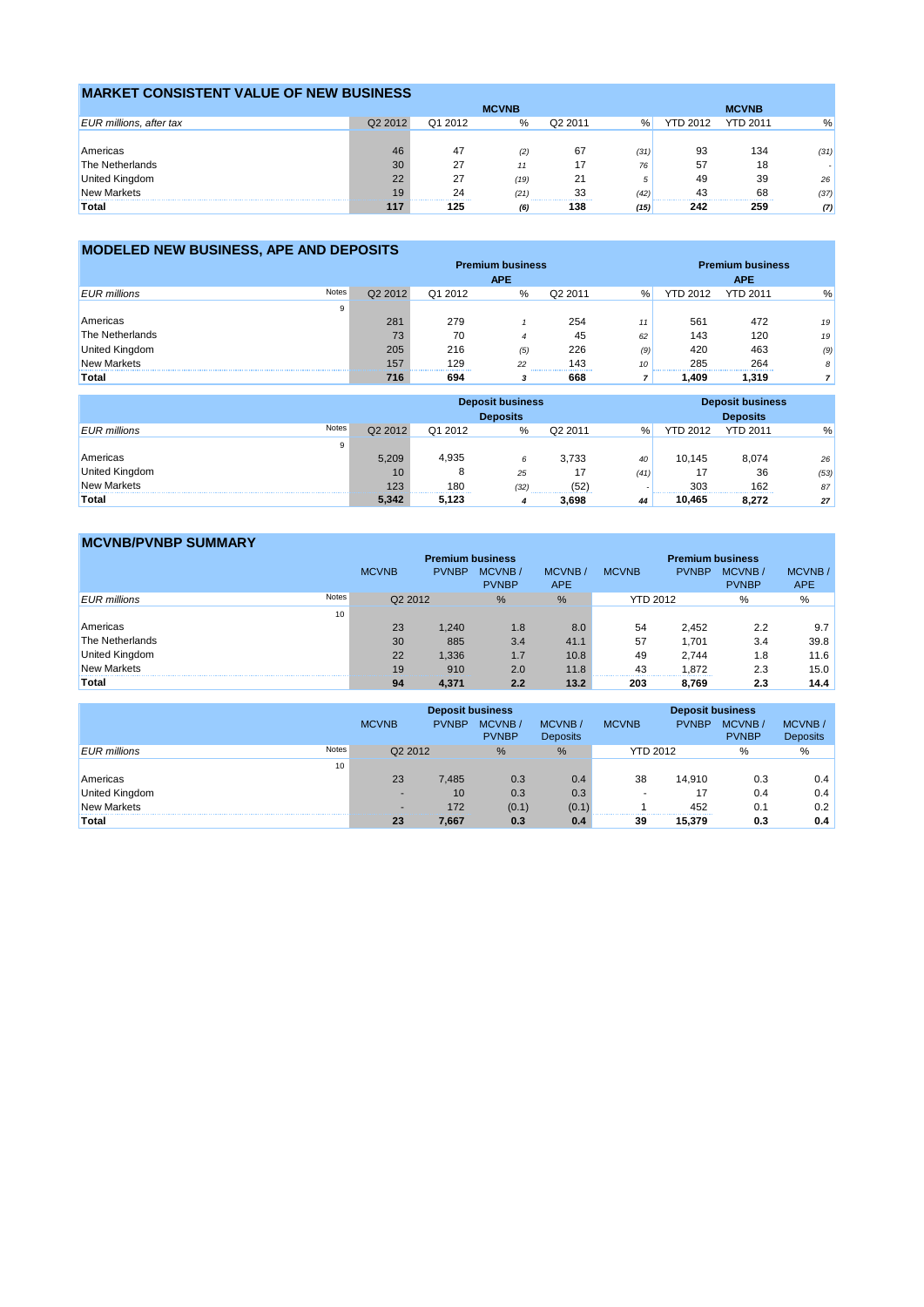### **Notes:**

1) For segment reporting purposes underlying earnings before tax, net underlying earnings, commissions and expenses, operating expenses, income tax including associated companies, income before tax including associated companies and market consistent value of new business are calculated by consolidating on a proportionate basis the revenues and expenses of certain of AEGON's associated companies in Spain, India, Brazil and Mexico. AEGON believes that AEGON's non-IFRS measures provide meaningful information about the underlying operating results of its business including insight into the financial measures that AEGON's senior management uses in managing its business. Among other things AEGON's senior management is compensated based in part on AEGON's results against targets using the non-IFRS measures presented here. While other insurers in AEGON's peer group present substantially similar non-IFRS measures, the non-IFRS measures presented in this document may nevertheless differ from the non-IFRS measures presented by other insurers. There is no standardized meaning to these measures under IFRS or any other recognized set of accounting standards and readers are cautioned to consider carefully the different ways in which AEGON and its peers present similar information before comparing them.

AEGON believes the non-IFRS measures shown herein, when read together with AEGON's reported IFRS financial statements, provide meaningful supplemental information for the investing public to evaluate AEGON's business after eliminating the impact of current IFRS accounting policies for financial instruments and insurance contracts, which embed a number of accounting policy alternatives that companies may select in presenting their results (i.e. companies can use different local GAAPs) and that can make the comparability from period to period difficult.

For a definition of underlying earnings and the reconciliation from underlying earnings before tax to income before tax, reference is made to Note 3 "Segment information" of AEGON's Condensed consolidated interim financial statements.

- 2) Net income refers to net income attributable to equity holders of AEGON N.V. and non-controlling interest.
- 3) Sales is defined as new recurring premiums plus 1/10 of single premiums plus 1/10 of gross deposits plus new premium production accident and health plus new premium production general insurance.
- 4) The present value, at point of sale, of all cashflows for new business written during the reporting period, calculated using approximate point of sale economics assumptions. Market consistent value of new business is calculated using a risk neutral approach, ignoring the investment returns expected to be earned in the future in excess of risk free rates (swap curves), with the exeption of an allowance for liquidity premium. The market consistent value of new business is calculated on a post tax basis, after allowing for the time value financial options and guarentees, a market value margin for non-hedgeable financial and non-financial risks and the costs of non-hedgeable stranded capital.
- 5) Return on equity is calculated by dividing the net underlying earnings after cost of leverage by the average shareholders' equity excluding the preferred shares and the revaluation reserve.
- 6) Capital securities that are denominated in foreign currencies are, for purposes of calculating the capital base ratio, revalued to the period-end exchange rate. All ratios exclude AEGON's revaluation reserve.
- 7) Included in other income/(charges) are charges made to policyholders with respect to income tax in the United Kingdom.
- 8) Includes production on investment contracts without a discretionary participation feature of which the proceeds are not recognized as revenues but are directly added to AEGON's investment contract liabilities.
- 9) APE = recurring premium + 1/10 single premium.
- <sup>10)</sup> PVNBP: Present value of new business premiums (PVNBP) is the premiums for the new business sold during the reporting period, projected using assumptions and projection periods that are consistent with those used to calculate the market consistent value of new business, discounted back to point of sale using the swap curve (plus liquidity premium where applicable).
- 11) Reconciliation of operating expenses, used for segment reporting, to AEGON's IFRS based operating expenses.

|                                              |            | Q2 2012 YTD 2012 |
|----------------------------------------------|------------|------------------|
|                                              |            |                  |
| Employee expenses                            | 529        | 1,033            |
| Administrative expenses                      | 272        | 534              |
| <b>Operating expenses for IFRS reporting</b> | 801        | 1.567            |
| Operating expenses related to associates     | 13         | 28               |
| Operating expenses in earnings release       | <b>814</b> | .595             |

<sup>12)</sup> New life sales, gross deposits and net deposits data include results of AEGON's associated companies in Spain, India, Brazil and Mexico which are consolidated on a proportionate basis.

<sup>13)</sup> Operational free cash flow reflect the sum of the return on free surplus, earnings on in-force business, release of required surplus on in-force business reduced by new business first year strain and required surplus on new business. Refer to AEGON's Embedded Value 2011 report for further details.

a) The calculation of the IGD (Insurance Group Directive) capital surplus and ratio are based on Solvency I capital requirements on IFRS for entities within the EU (Pillar 1 for AEGON UK), and local regulatory solvency measurements for non-EU entities. Specifically, required capital for the life insurance companies in the US is calculated as two times the upper end of the Company Action Level range (200%) as applied by the National Association of Insurance Commissioners in the US. The calculation of the IGD ratio excludes the available and required capital of the UK With-Profit funds. In the UK solvency surplus calculation the local regulator only allows the available capital number of the With-Profit funds included in overall local available capital to be equal to the amount of With-Profit funds' required capital.

b) The results in this release are unaudited.

c) The comparative 2011 figures have been revised to reflect changes in AEGON's organization. Businesses in Asia, which were previously managed by AEGON Americas, are included in the Asia line of business within the New Markets segment. This revision in financial reporting reflects changes in management of the organization, as AEGON's Asian operations are now managed from the company's regional head office in Hong Kong.